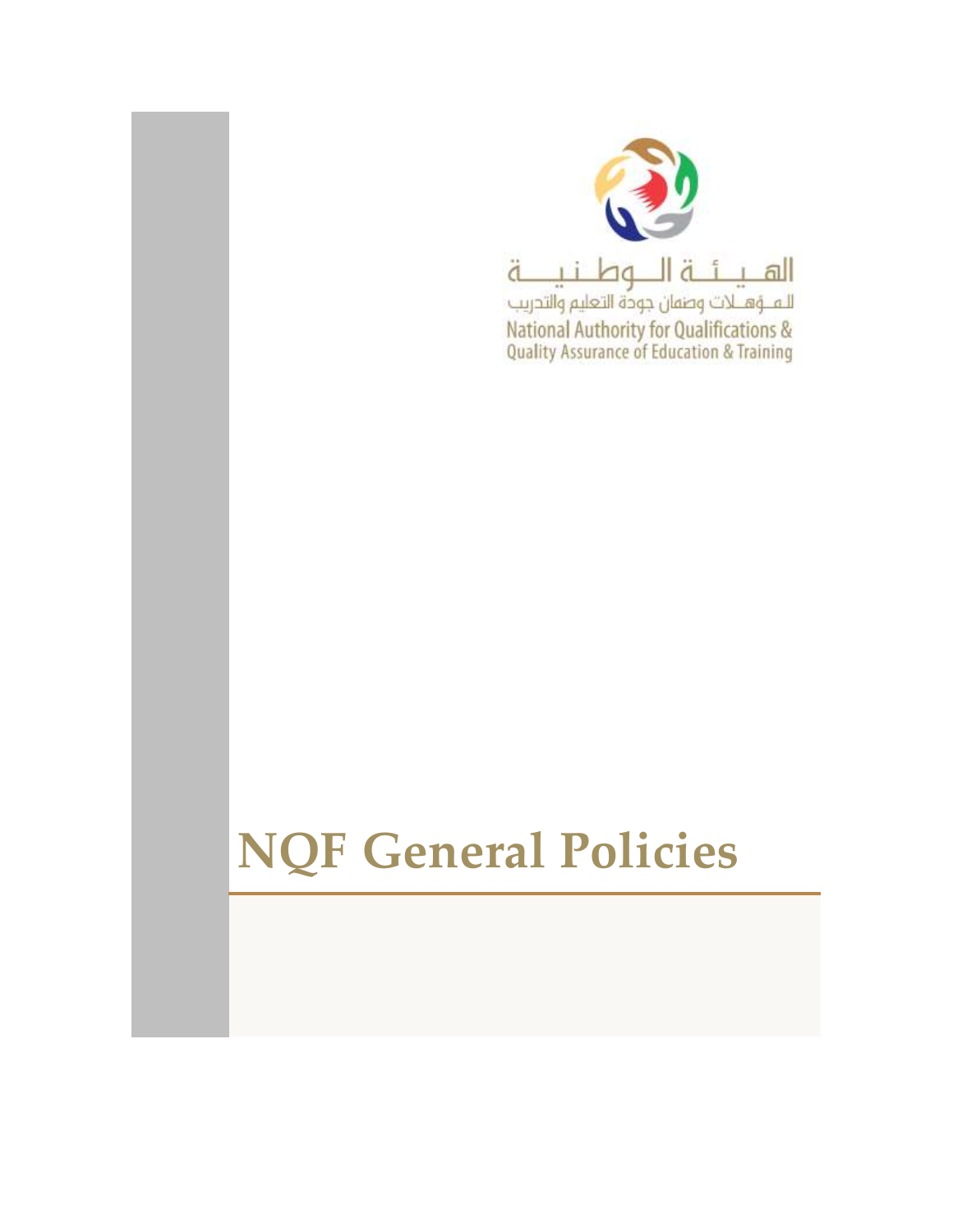# **NQF General Policies**

## **POLICY 1: Listing Institutions in the NQF Register**

Institutions are required to be listed in the NQF register prior to submitting their qualifications for placement on the NQF.

## **Purpose**

- $\circ$  To identify institutions that are eligible to have their qualifications placed on the NQF.
- $\circ$  To ensure that institutions which provide qualifications placed on the NQF have established suitable and transparent operational mechanisms to maintain the standards of their qualifications.
- o To ensure that institutions are aware of their roles and responsibilities in the Institutional Listing process.

## **Policy Statements**

 $\overline{a}$ 

- 1. Institutions must comply with eligibility criteria and Institutional Listing standards in order to be eligible to have their qualifications placed on the NQF. Those criteria and standards must be clearly defined and published by the QQA in the NQF Handbook.
- 2. The GDQ must process all applications for institutional listing in a fair, transparent and consistent manner, that is fit-for-purpose and which embraces international good practice.
- 3. Prior to submitting qualifications for placement on the NQF, an institution must be listed in the NQF register. An institution is deemed to become 'listed' when:
	- o it meets all Institutional Listing Standards
	- o it has passed its quality review conducted by the General Directorate of Education and Training Institutes Reviews (GDR), if applicable<sup>1</sup> . However, newly established institutions that have not been reviewed by GDR may be listed solely against the NQF institutional listing standards.
	- 4. An institution maintains its status as being 'Listed', if it passes its institutional review, conducted by GDR, including the embedded Institutional Listing standards with the review framework.
	- 5. Institutions have the right to appeal the outcome of their Institutional Listing application in accordance with the QQA's policies and procedures.
	- 6. The GDQ will change the status of a 'listed' institution, including its 'placed' qualifications, to 'archived' when it does not pass its periodic review.

<sup>1</sup> Some institutions are not included within the review scope of QQA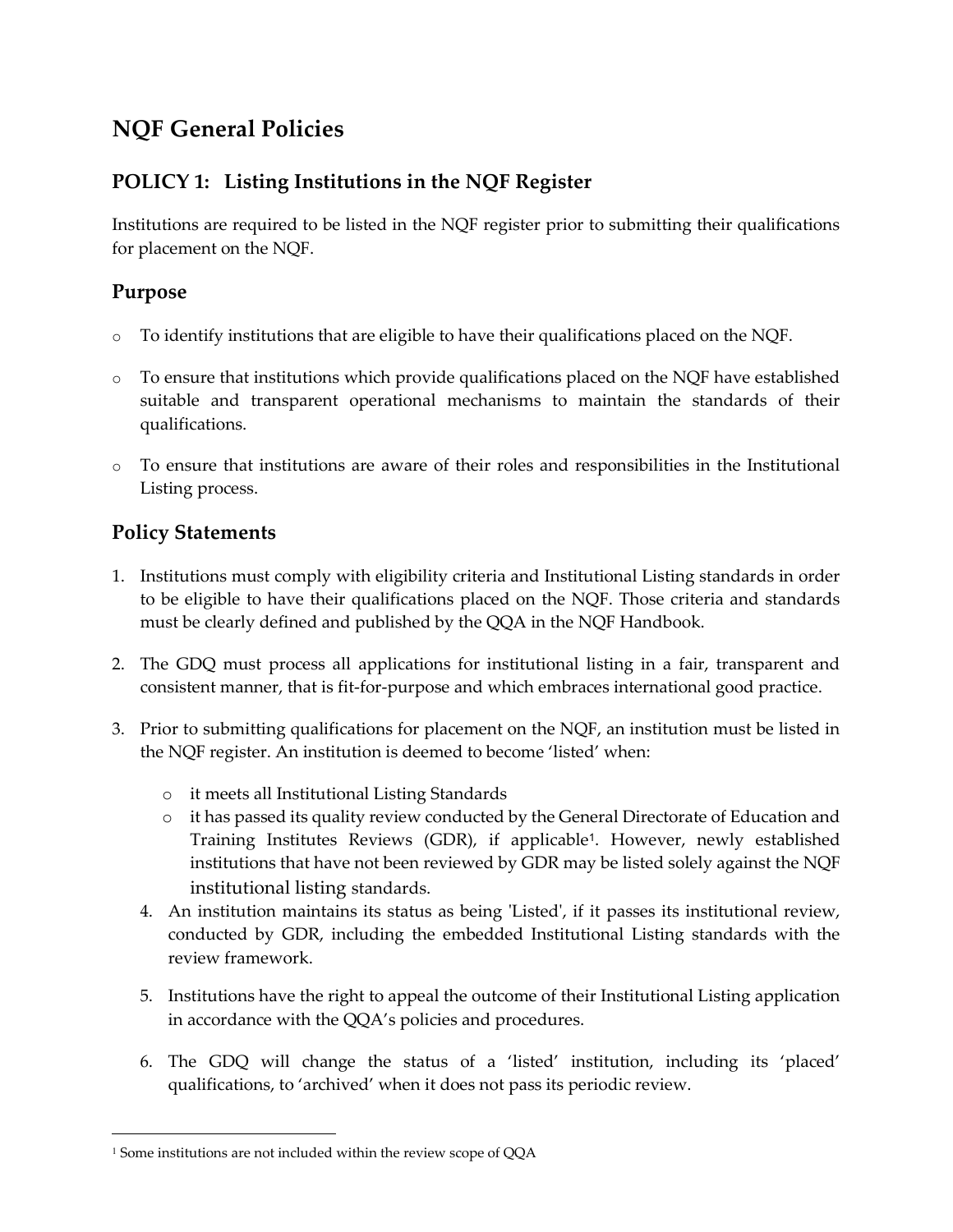## **POLICY 2: Qualifications Compliance with NQF Requirements**

Qualifications placed on the NQF must comply with NQF and regulatory bodies' requirements.

#### **Purpose**

- o To ensure that qualifications placed on the NQF comply with requirements and criteria set by the relevant regulatory body, where applicable.
- o To identify the qualifications that are eligible for placement on the NQF.
- o To ensure that qualifications placed on the NQF have common design criteria across education and training sectors, which promotes lifelong learning and supports progression of learners between sectors.
- o To ensure that institutions use quality-assured and fit-for-purpose processes for Mapping and Confirmation.

- 1. An institution must ensure that any qualification submitted for placement on the NQF complies with the relevant regulatory body requirements and criteria, where applicable.
- 2. A qualification must comply with NQF eligibility criteria in order for it to be considered for placement on the NQF.
- 3. Qualifications eligibility and design criteria must be clearly defined and published by the QQA in the NQF Handbook.
- 4. Institutions must follow the qualifications mapping and confirmation processes declared within the submission for institutional listing.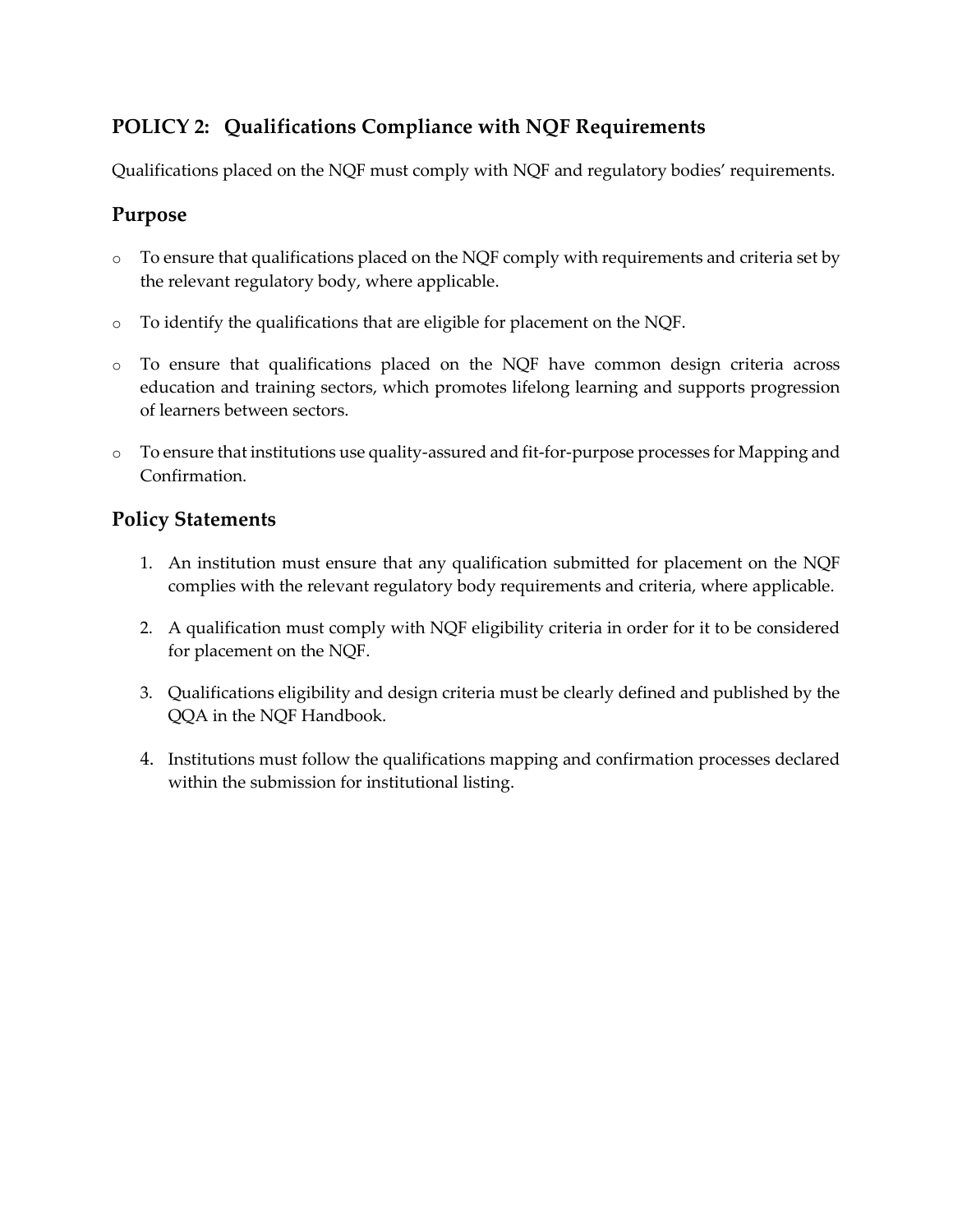## **POLICY 3: Qualification Placement on the NQF**

All national qualifications are placed on the NQF according to the process for 'Qualification Placement'.

## **Purpose**

- o To ensure that institutions are aware of their roles and responsibilities in the 'Qualification Placement' process.
- o To ensure that the role and responsibilities of the GDQ in the placement process are clear and transparent, and that the arrangements for placing a qualification on the NQF, or archiving it, are defined, transparent and published.
- o To set consistent methods for allocation and validation of NQF Level and NQF Credit.

- 1. Institutions are required to submit all eligible qualifications to the GDQ for placement on the NQF. The eligibility criteria must be clearly defined and published by the QQA in the NQF Handbook.
- 2. The GDQ must process all qualification placement applications in a transparent, fair and consistent manner that embraces international good practice.
- 3. Institutions are required to submit documentation and evidence to support their Qualification Placement applications.
- 4. The Level Descriptors, along with provided rationales, form the basis for allocating the NQF Level of each unit within any given qualification. The overall NQF Level of a qualification is determined by considering the NQF Levels of comprising units.
- 5. The GDQ must verify the proposed NQF Level and NQF Credit of a qualification and its comprising units, as well as verifying the qualification's compliance with the NQF requirements (*see Policy 2*).
- 6. The GDQ must ensure that all submitted qualifications for placement on the NQF are subject to a validation process (*see Policy 4*).
- 7. Placed Qualifications will be archived if they:
	- o are no longer valid (i.e. do not satisfy Validation Standards);
	- o are discontinued and no longer delivered by the institution; or
	- o do not pass its periodic GDR's quality review.
- 8. Institutions have the right to appeal the outcome of their application for qualification placement on the NQF, in accordance with the QQA's policies.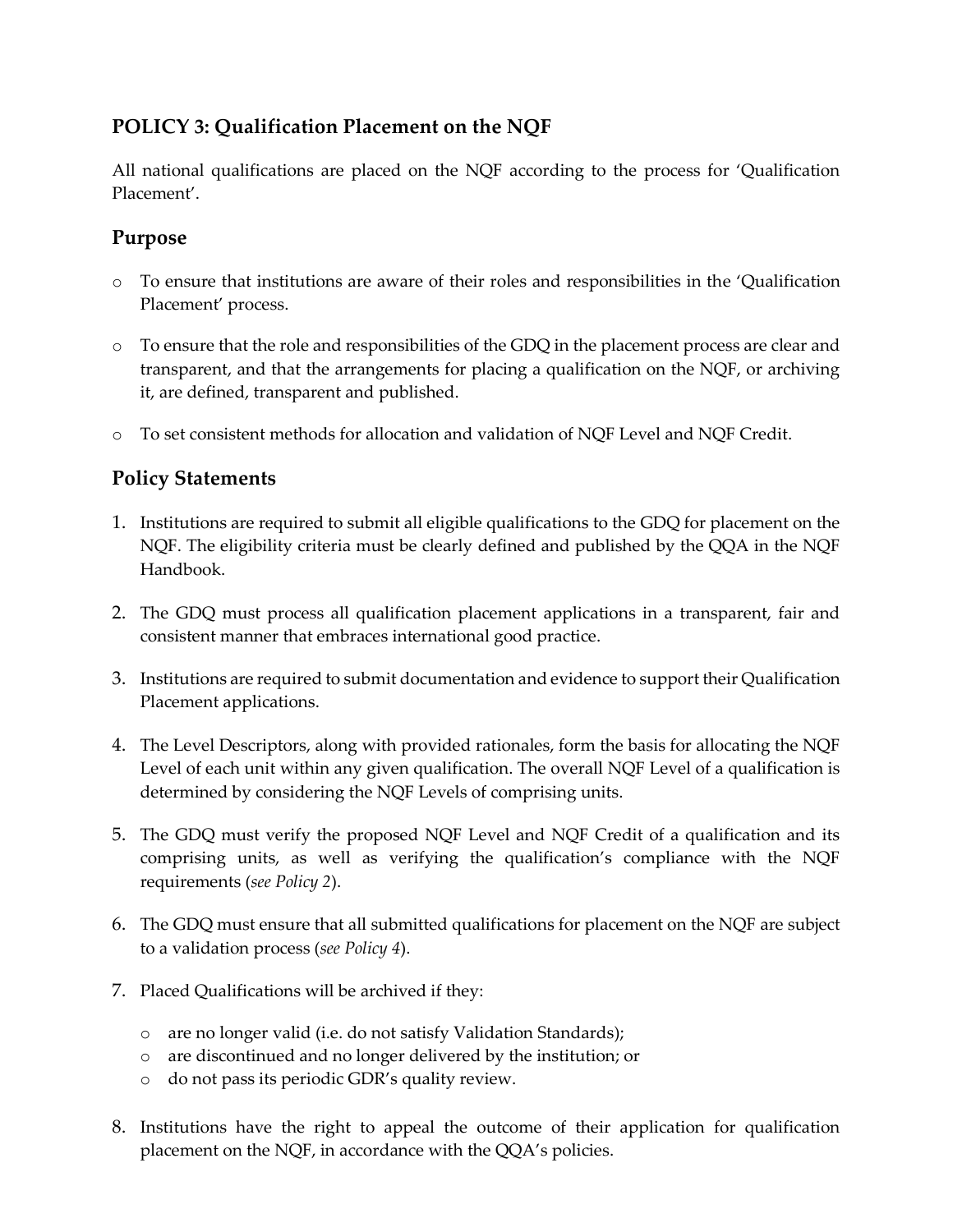## **POLICY 4: Validation of Qualifications**

All qualifications placed on the NQF must be validated to ensure that they are fit-for-purpose and meet validation standards.

## **Purpose**

- o To ensure that qualifications placed on the NQF are fit for-purpose and meet the needs of learners or the labour market.
- o To ensure that the validation standards, process and roles of validators are defined and transparent.

- 1. A *Validation Panel* of professionals and educators/trainers ensures that each qualification including its comprising units – meets the Validation Standards.
- 2. The GDQ is responsible for overseeing validation events and the selection of *Validation Pane*l members. Panel members must be selected in a transparent and objective manner.
- 3. The *Validation Panel* shall only judge the validity of a qualification using the Validation Standards published by the QQA in the NQF Handbook. The Panel assigns a Validity Period for every valid qualification.
- 4. During the Validity Period, the GDQ monitors all qualifications placed on the NQF. Accordingly, institutions must maintain the qualifications' content and standards and are responsible for communicating any changes to the GDQ.
- 5. Qualifications will be subject to re-validation when:
	- o they have passed their Validity Period; or
	- o any changes occur that might affect the NQF Level or NQF Credit verified for a qualification or its constituent parts.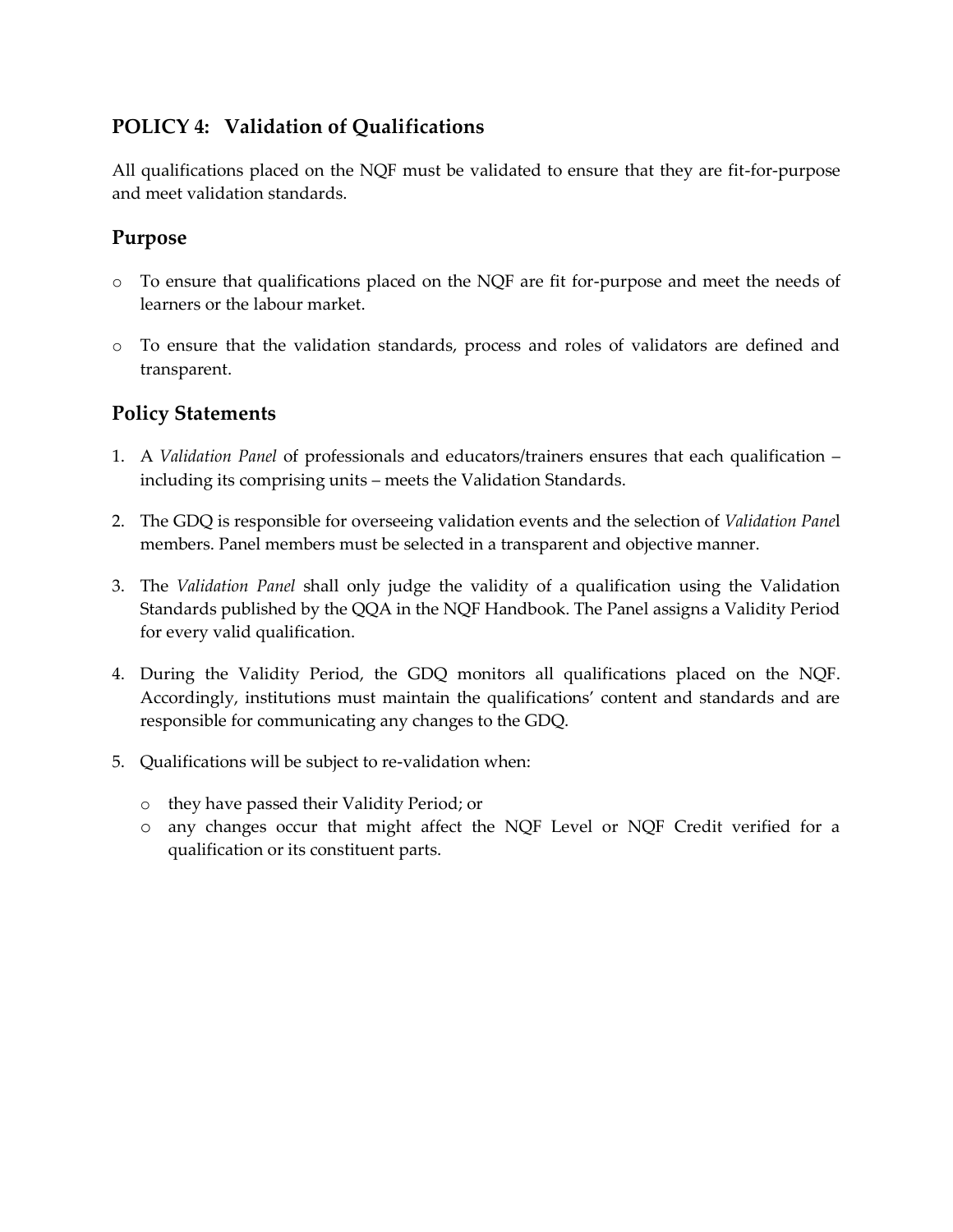## **POLICY 5: Enabling Learners with Special Needs**

Enabling learners with special needs by integrating them within the education and training systems and recognising their achievements on the NQF.

#### **Purpose**

- o To provide equal and suitable opportunities for the integration and access of learners with special needs within the education and training programmes, and recognition of their achievements.
- o To encourage institutions to develop, and place on the NQF, qualifications specifically designed for learners with special needs.

- 1. Institutions should wherever possible provide learners with special needs with suitable support and resources, and ensure their integration and recognition of achievements.
- 2. Institutions are encouraged to develop, where appropriate, qualifications specifically targeted at learners with special needs in order to expand their learning and increase their employment opportunities. These qualifications must also comply with NQF requirements (*see Policies 2, 3 and 4*).
- 3. The GDQ must ensure that institutions provide learners with special needs with suitable support and resources for all qualifications.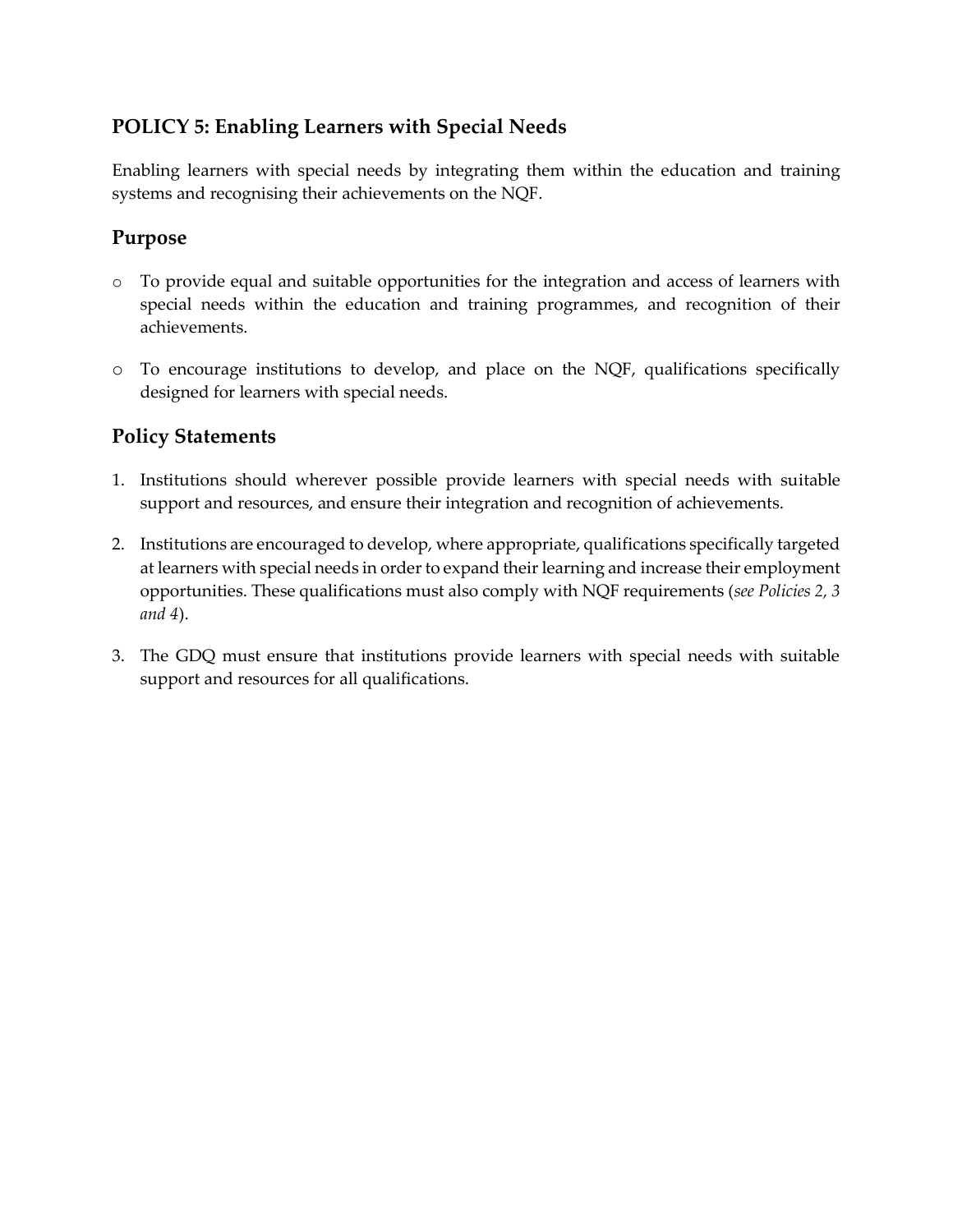## **POLICY 6: Promoting Lifelong Learning**

Promoting the concept of Lifelong Learning which aims to recognise prior learning, and to further enhance progression pathways between education and training sectors.

## **Purpose**

- o To promote the concept of Lifelong Learning within the Qualifications System of the Kingdom of Bahrain, by enhancing progression pathways between education and training sectors and developing a common understanding of Recognition of Prior Learning (RPL) in the context of the NQF.
- o To promote the value of prior learning achievement as being on equal terms with formal learning.
- o To provide guidance to institutions in developing mechanisms for RPL in accordance with the current education and training regulations.

- 1. The GDQ will develop and promote a common understanding of RPL in the context of the NQF, alongside valuing prior learning achievement on equal terms to formal learning.
- 2. The GDQ must ensure that Assessment of Prior Learning (APL) is the mechanism used to recognise prior learning, ensuring that the outcome of APL meets the identified standards of the relevant qualification.
- 3. The GDQ will provide guidelines for institutions to establish mechanisms for the recognition of knowledge, skills and competences acquired through non-formal and informal learning, in accordance with current educational and training regulations within the Kingdom of Bahrain.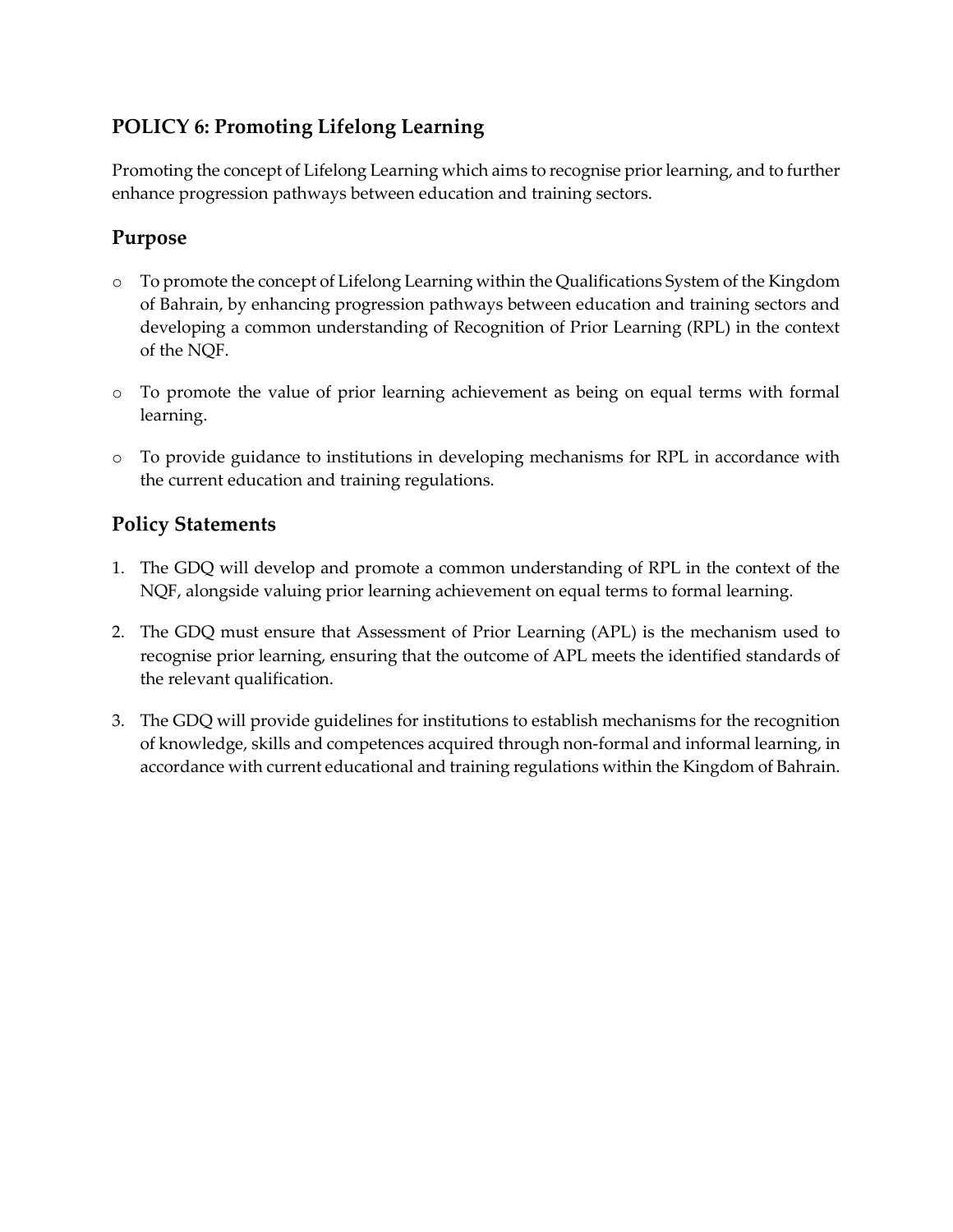## **POLICY 7: Communication and National Cooperation**

Communication and national cooperation is essential forraising public awareness about the aims, benefits and principles of the NQF, and for ensuring the readiness of institutions to implement it.

## **Purpose**

- o To raise public awareness about the aims, benefits, and principles governing the NQF, and promote its usage and application.
- o To ensure that all policies, guidelines and publications governing the NQF are available, accessible and updated.
- o To ensure the readiness of institutions for all NQF-related operations, particularly Institutional Listing and Qualifications Placement.
- o To maintain an up-to-date NQF register (database) that includes all listed institutions along with all qualifications placed on, or aligned to, the NQF.
- o To engage and communicate with regulatory bodies and stakeholders, with the aim of implementation and improvement of the NQF.

- 1. The GDQ will take initiatives to raise public awareness, to promote and support the usage and understanding of the NQF.
- 2. The GDQ must provide appropriate support and, capacity building sessions to ensure the readiness of institutions to carry out NQF-related activities, particularly Institutional Listing and Qualifications Placement, and to equip those staff within institutions who are involved in qualification design, development and quality assurance with the required and appropriate skills.
- 3. The GDQ must ensure that all policies, guidelines and publications governing the NQF areup-to date, available and accessible to all stakeholders.
- 4. The GDQ will maintain and update the NQF register, which includes listed institutions along with qualifications placed on, or aligned to, the NQF.
- 5. The GDQ should engage with regulatory bodies and stakeholders with the aim of implementing and enhancing the NQF.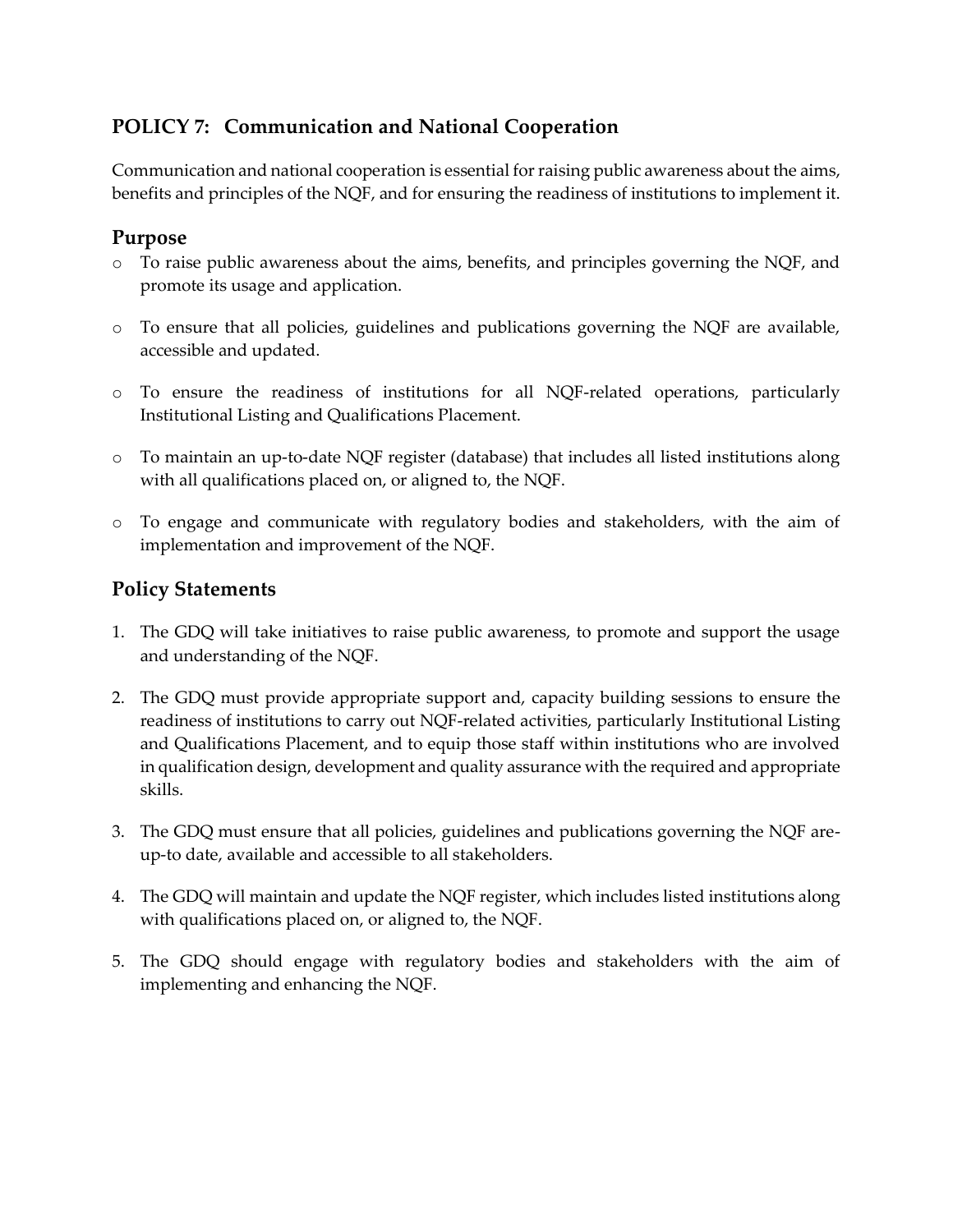## **POLICY 8: Referencing the NQF**

Referencing the NQF is an activity that leads to international recognition for the national qualifications.

## **Purpose**

- o To achieve international recognition of the NQF, including the placed qualifications.
- o To ensure that referencing mechanisms are set and defined between the organisations involved.
- o To ensure that referencing reports are available and published.

- 1. The QQA is responsible for facilitating referencing activities in collaboration with relevant national and international organisations, to achieve international recognition of the NQF including the placed qualifications.
- 2. As the scope and aims of referencing activities may vary considerably, the GDQ will identify suitable qualifications frameworks and key organisations and will determine the scope and aims of any referencing activities.
- 3. The QQA must develop and publish referencing guidelines that are fit-for-purpose and in line with international good practice.
- 4. The QQA must ensure that referencing reports are available and published.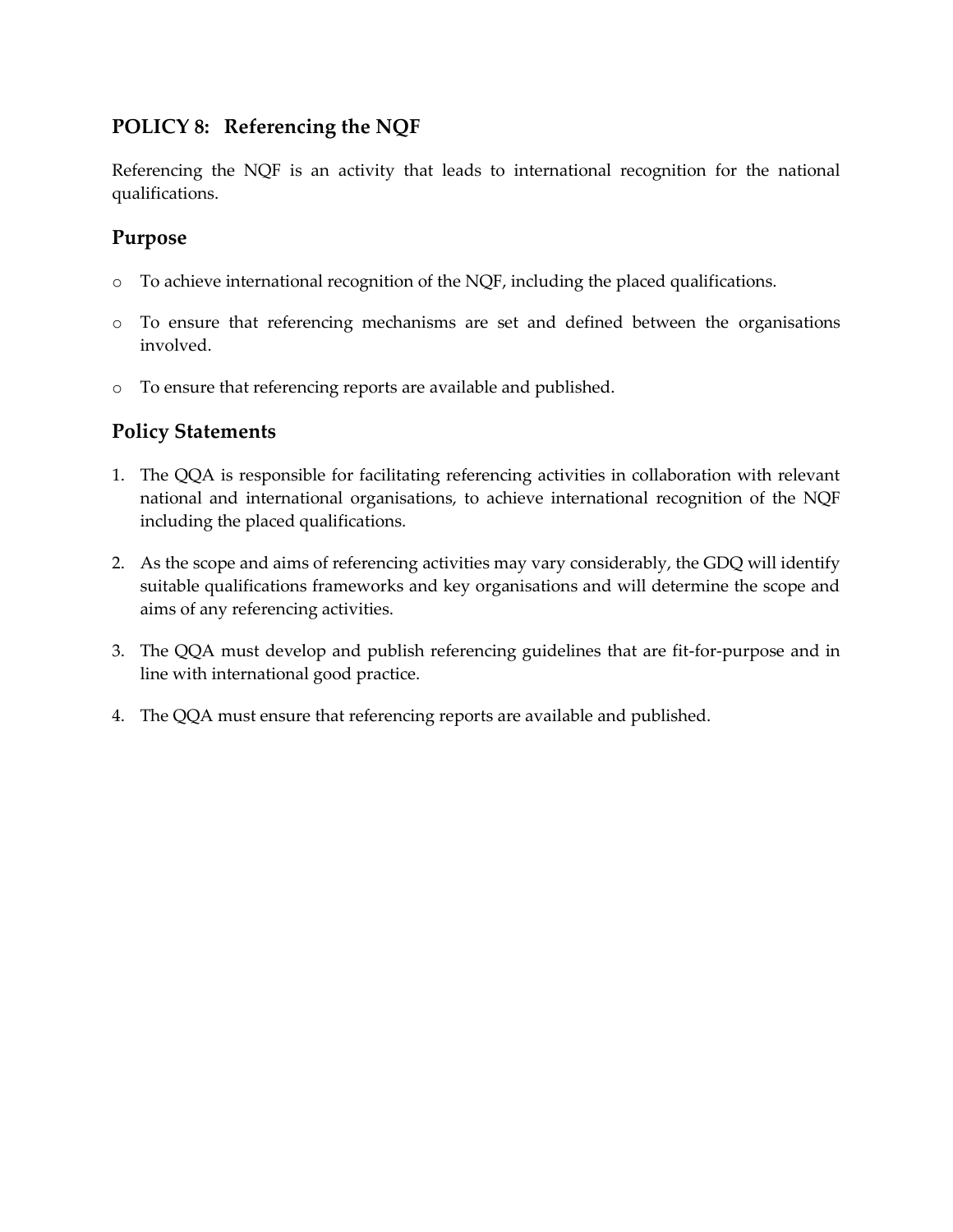## **POLICY 9: Alignment of Foreign Qualifications**

Alignment of foreign qualifications enhances the comparability between foreign and national qualifications.

## **Purpose**

o To ensure that the mechanisms for qualification alignment to the NQF are specified and transparent.

- 1. The GDQ can align foreign qualifications to the NQF if they meet alignment standards.
- 2. The QQA must publish alignment standards and procedures.
- 3. The GDQ must process all applications for aligning foreign qualifications to the NQF in a transparent and consistent manner that is fit-for-purpose and embraces international good practice.